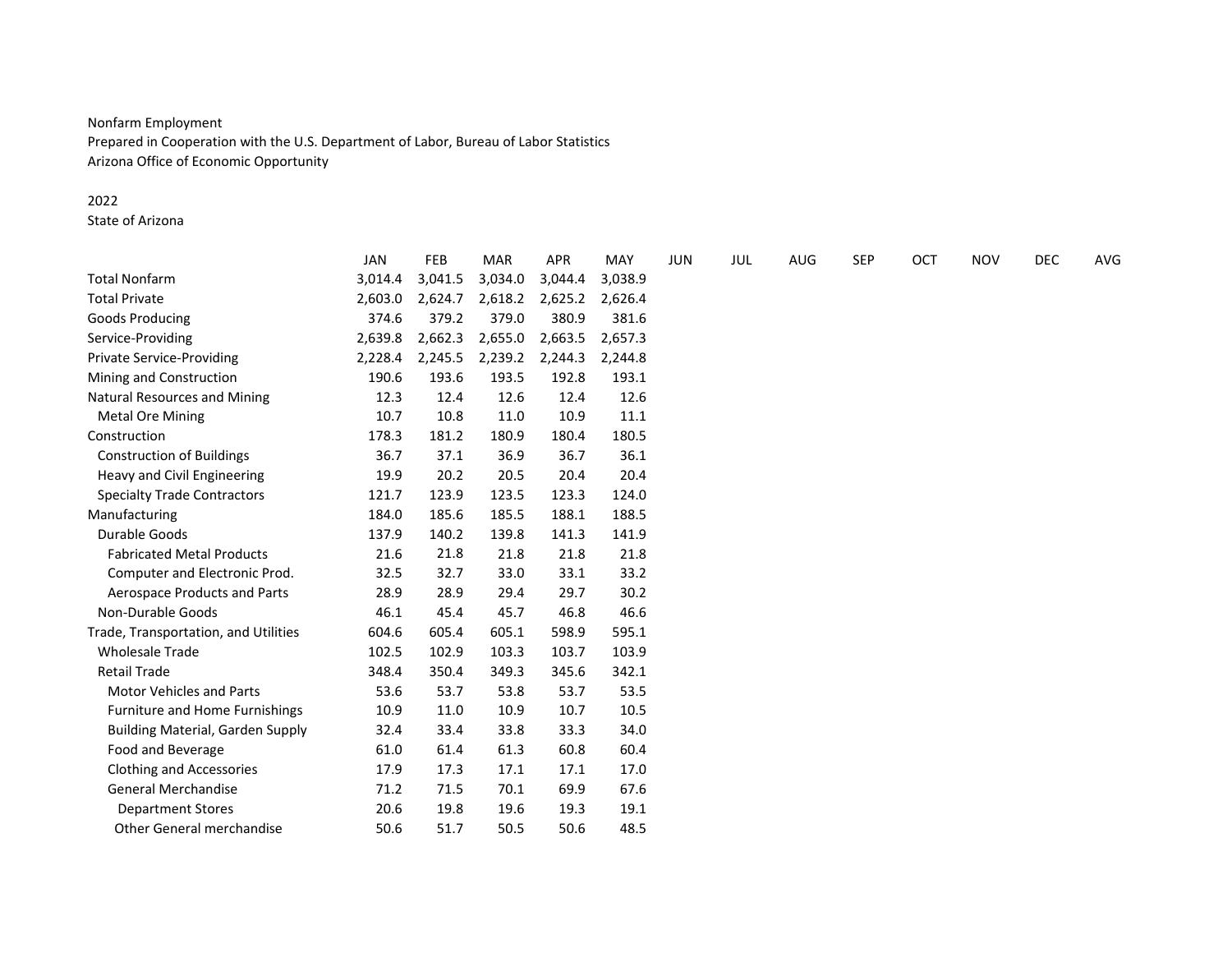| Transp., Warehousing, and Utilities       | 153.7 | 152.1 | 152.5 | 149.6 | 149.1 |
|-------------------------------------------|-------|-------|-------|-------|-------|
| Utilities                                 | 11.9  | 11.8  | 11.8  | 11.8  | 11.8  |
| <b>Transportation and Warehousing</b>     | 141.8 | 140.3 | 140.7 | 137.8 | 137.3 |
| <b>Truck Transportation</b>               | 25.7  | 25.5  | 25.5  | 25.5  | 25.6  |
| Information                               | 48.9  | 48.7  | 47.2  | 49.6  | 50.9  |
| Telecommunications                        | 13.5  | 13.2  | 13.1  | 13.3  | 13.2  |
| <b>Financial Activities</b>               | 244.1 | 245.1 | 244.2 | 243.8 | 243.8 |
| Finance and Insurance                     | 188.3 | 189.5 | 189.0 | 189.2 | 188.4 |
| Credit Intermed., Monetary Auth.          | 97.1  | 97.7  | 96.4  | 96.0  | 95.4  |
| <b>Financial Investments and Vehicles</b> | 20.1  | 20.2  | 20.3  | 20.3  | 20.5  |
| <b>Insurance Carriers</b>                 | 71.1  | 71.6  | 72.3  | 72.9  | 72.5  |
| Real Estate, Rental, and Leasing          | 55.8  | 55.6  | 55.2  | 54.6  | 55.4  |
| <b>Professional and Business Services</b> | 447.5 | 453.3 | 449.3 | 449.3 | 447.3 |
| Professional and Tech. Services           | 176.1 | 178.8 | 177.9 | 178.7 | 177.0 |
| Management of Companies                   | 35.8  | 36.0  | 36.3  | 36.7  | 36.5  |
| Administrative and Waste Services         | 235.6 | 238.5 | 235.1 | 233.9 | 233.8 |
| <b>Employment Services</b>                | 103.0 | 104.5 | 101.3 | 101.2 | 100.2 |
| <b>Business Support Services</b>          | 31.8  | 31.6  | 31.4  | 31.4  | 31.8  |
| Services to Buildings                     | 41.7  | 42.1  | 41.5  | 41.6  | 42.2  |
| <b>Educational and Health Services</b>    | 468.8 | 473.1 | 474.5 | 477.0 | 476.6 |
| <b>Educational Services</b>               | 65.5  | 66.8  | 67.4  | 68.5  | 66.6  |
| <b>Health Care and Social Assistance</b>  | 403.3 | 406.3 | 407.1 | 408.5 | 410.0 |
| Ambulatory Health Care Services           | 185.7 | 188.2 | 188.8 | 188.8 | 190.4 |
| Hospitals                                 | 100.9 | 101.4 | 101.5 | 102.0 | 101.4 |
| Nursing and Residential Care              | 53.0  | 52.7  | 52.9  | 53.5  | 53.7  |
| Social Assistance                         | 63.7  | 64.0  | 63.9  | 64.2  | 64.5  |
| Leisure and Hospitality                   | 321.2 | 325.2 | 325.1 | 330.8 | 335.7 |
| Arts, Entertainment, and Recreation       | 42.8  | 42.3  | 42.2  | 41.6  | 44.4  |
| <b>Accommodation and Food Services</b>    | 278.4 | 282.9 | 282.9 | 289.2 | 291.3 |
| Accommodation                             | 36.9  | 37.4  | 37.8  | 39.2  | 40.0  |
| Food Svcs and Drinking Places             | 241.5 | 245.5 | 245.1 | 250.0 | 251.3 |
| <b>Other Services</b>                     | 93.3  | 94.7  | 93.8  | 94.9  | 95.4  |
| Government                                | 411.4 | 416.8 | 415.8 | 419.2 | 412.5 |
| <b>Federal Government</b>                 | 56.5  | 56.7  | 56.7  | 57.2  | 57.5  |
| <b>State Government</b>                   | 90.4  | 92.1  | 92.2  | 92.6  | 88.3  |
| <b>State Government Education</b>         | 54.0  | 55.8  | 56.0  | 56.5  | 52.2  |
| <b>Other State Government</b>             | 36.4  | 36.3  | 36.2  | 36.1  | 36.1  |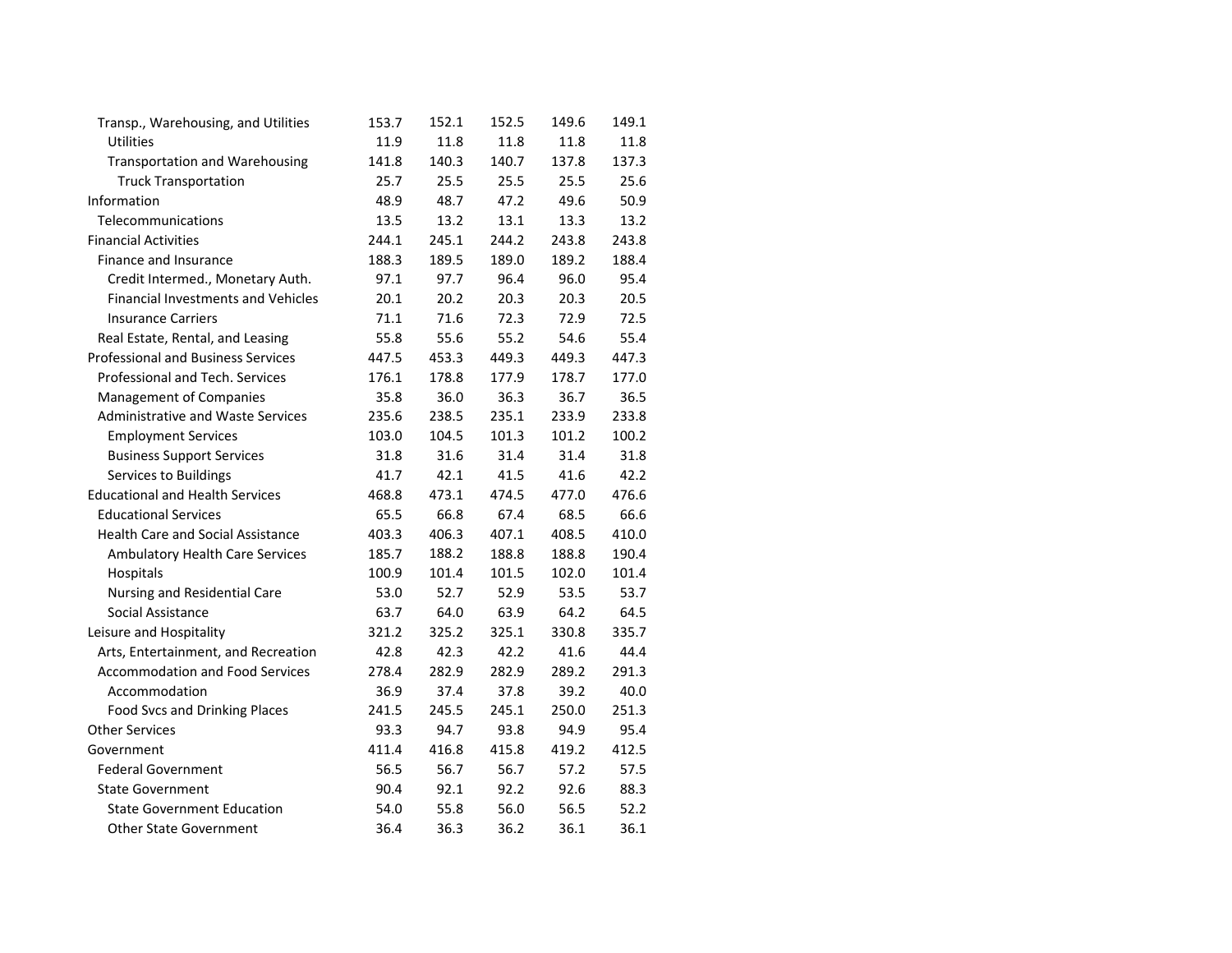| Local Government           | 264.5 | 268.0 | 266.9                   | 269.4 | 266.7 |
|----------------------------|-------|-------|-------------------------|-------|-------|
| Local Government Education |       |       | 136.5 139.8 138.4 140.0 |       | 136.2 |
| Other Local Government     | 128.0 |       | 128.2 128.5 129.4 130.5 |       |       |

Benchmark year 2021, quarter 1, rev. 6/10/2022

Data is in thousands, rounded to the nearest hundred.

Equal Opportunity Employer/ Program available in alternative format/ reasonable accomodations: 602-771-1110, TDD 1-800-367-8939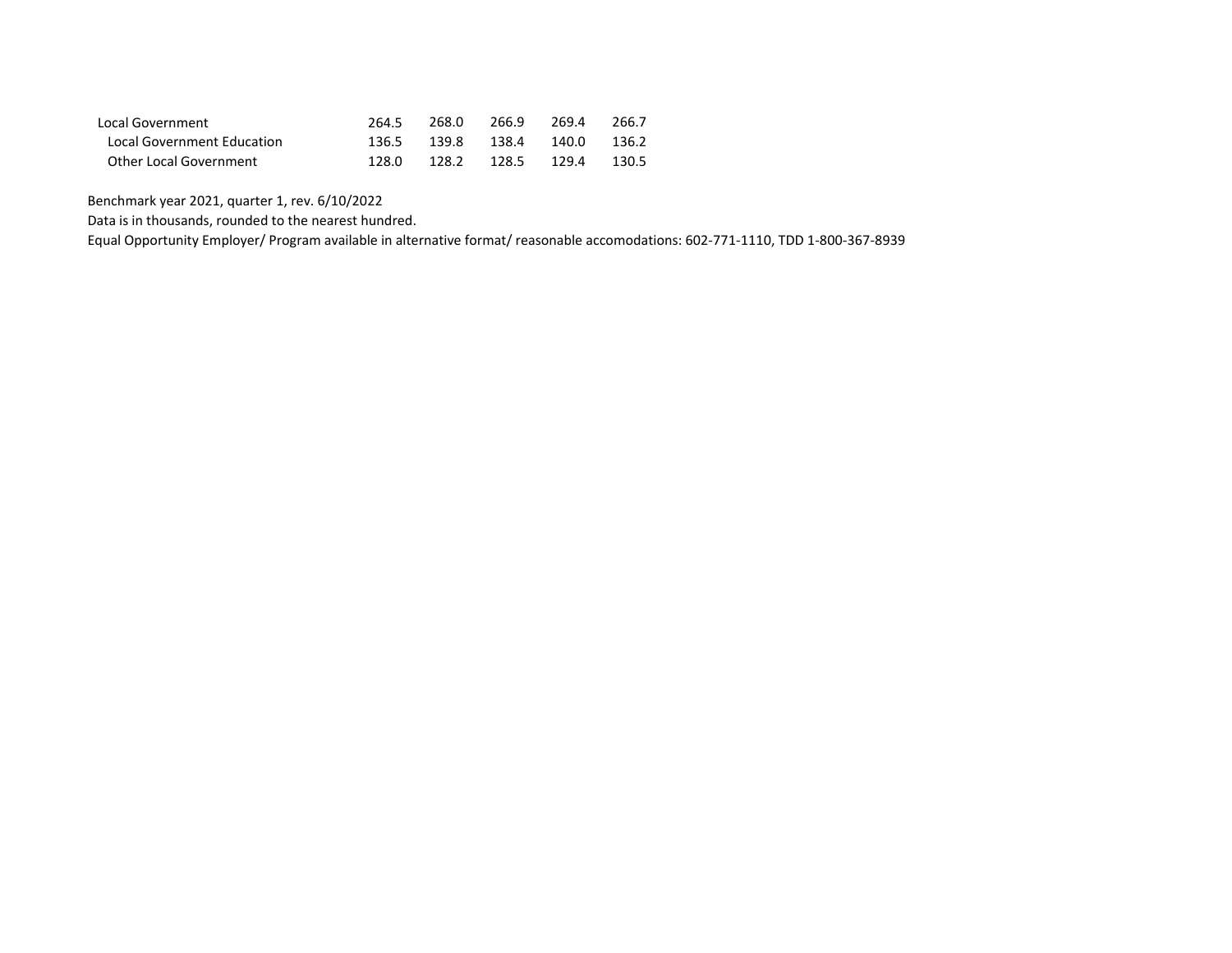### Nonfarm Employment

Prepared in Cooperation with the U.S. Department of Labor, Bureau of Labor Statistics Arizona Office of Economic Opportunity

### 2021

State of Arizona

|                                         | <b>JAN</b> | FEB     | <b>MAR</b> | <b>APR</b> | <b>MAY</b> | <b>JUN</b> | <b>JUL</b> | AUG     | <b>SEP</b> | <b>OCT</b> | <b>NOV</b> | <b>DEC</b> | <b>AVG</b> |
|-----------------------------------------|------------|---------|------------|------------|------------|------------|------------|---------|------------|------------|------------|------------|------------|
| <b>Total Nonfarm</b>                    | 2,887.6    | 2,914.9 | 2,926.9    | 2,935.8    | 2,936.0    | 2,903.4    | 2,908.0    | 2,962.0 | 2,988.0    | 3,021.8    | 3,047.3    | 3,059.8    | 2,957.6    |
| <b>Total Private</b>                    | 2,480.0    | 2,503.4 | 2,514.6    | 2,522.3    | 2,527.4    | 2,527.7    | 2,536.9    | 2,559.3 | 2,570.6    | 2,602.7    | 2,625.5    | 2,642.1    | 2,551.0    |
| Goods Producing                         | 363.1      | 365.1   | 367.8      | 367.1      | 367.4      | 370.4      | 372.6      | 372.7   | 374.2      | 373.6      | 375.4      | 375.5      | 370.4      |
| Service-Providing                       | 2,524.5    | 2,549.8 | 2,559.1    | 2,568.7    | 2,568.6    | 2,533.0    | 2,535.4    | 2,589.3 | 2,613.8    | 2,648.2    | 2,671.9    | 2,684.3    | 2,587.2    |
| <b>Private Service-Providing</b>        | 2,116.9    | 2,138.3 | 2,146.8    | 2,155.2    | 2,160.0    | 2,157.3    | 2,164.3    | 2,186.6 | 2,196.4    | 2,229.1    | 2,250.1    | 2,266.6    | 2,180.6    |
| Mining and Construction                 | 185.1      | 186.0   | 187.8      | 188.2      | 188.5      | 190.3      | 191.1      | 191.0   | 192.6      | 190.6      | 191.6      | 192.2      | 189.6      |
| <b>Natural Resources and Mining</b>     | 11.8       | 11.6    | 11.6       | 11.8       | 11.9       | 12.1       | 12.2       | 12.2    | 12.1       | 12.2       | 12.4       | 12.2       | 12.0       |
| <b>Metal Ore Mining</b>                 | 10.0       | 9.8     | 9.8        | 10.1       | 10.1       | 10.3       | 10.5       | 10.5    | 10.3       | 10.4       | 10.6       | 10.6       | 10.3       |
| Construction                            | 173.3      | 174.4   | 176.2      | 176.4      | 176.6      | 178.2      | 178.9      | 178.8   | 180.5      | 178.4      | 179.2      | 180.0      | 177.6      |
| <b>Construction of Buildings</b>        | 35.5       | 35.8    | 36.2       | 36.1       | 36.4       | 37.0       | 37.1       | 37.2    | 37.5       | 37.2       | 37.4       | 36.5       | 36.7       |
| Heavy and Civil Engineering             | 20.2       | 19.6    | 19.5       | 19.6       | 19.4       | 19.4       | 20.0       | 19.9    | 20.3       | 20.1       | 20.1       | 20.2       | 19.9       |
| <b>Specialty Trade Contractors</b>      | 117.6      | 119.0   | 120.5      | 120.7      | 120.8      | 121.8      | 121.8      | 121.7   | 122.7      | 121.1      | 121.7      | 123.3      | 121.1      |
| Manufacturing                           | 178.0      | 179.1   | 180.0      | 178.9      | 178.9      | 180.1      | 181.5      | 181.7   | 181.6      | 183.0      | 183.8      | 183.3      | 180.8      |
| Durable Goods                           | 134.2      | 135.1   | 135.4      | 134.8      | 134.9      | 135.8      | 136.7      | 136.6   | 136.5      | 137.8      | 138.5      | 137.4      | 136.1      |
| <b>Fabricated Metal Products</b>        | 21.0       | 21.1    | 21.3       | 21.2       | 21.3       | 21.4       | 21.2       | 21.5    | 21.6       | 21.7       | 21.8       | 21.7       | 21.4       |
| Computer and Electronic Prod.           | 33.4       | 33.4    | 33.4       | 32.7       | 32.5       | 32.6       | 32.8       | 32.7    | 32.5       | 32.6       | 32.8       | 32.8       | 32.9       |
| Aerospace Products and Parts            | 29.5       | 29.8    | 29.5       | 29.3       | 29.4       | 29.5       | 29.9       | 29.8    | 29.6       | 29.5       | 29.5       | 29.2       | 29.5       |
| Non-Durable Goods                       | 43.8       | 44.0    | 44.6       | 44.1       | 44.0       | 44.3       | 44.8       | 45.1    | 45.1       | 45.2       | 45.3       | 45.9       | 44.7       |
| Trade, Transportation, and Utilities    | 571.5      | 572.6   | 572.5      | 566.8      | 568.7      | 572.8      | 576.9      | 579.4   | 583.6      | 595.5      | 611.9      | 618.6      | 582.6      |
| <b>Wholesale Trade</b>                  | 99.5       | 100.1   | 100.3      | 100.6      | 100.9      | 101.2      | 101.2      | 101.4   | 100.9      | 101.1      | 101.9      | 102.3      | 101.0      |
| <b>Retail Trade</b>                     | 330.5      | 331.2   | 331.6      | 330.1      | 331.8      | 333.7      | 336.0      | 337.1   | 339.8      | 344.7      | 355.0      | 358.1      | 338.3      |
| <b>Motor Vehicles and Parts</b>         | 48.7       | 49.4    | 50.0       | 50.4       | 50.8       | 51.5       | 52.3       | 52.9    | 53.7       | 53.4       | 53.2       | 53.6       | 51.7       |
| Furniture and Home Furnishings          | 10.1       | 10.1    | 10.1       | 10.1       | 10.1       | 10.2       | 10.2       | 10.2    | 10.4       | 10.7       | 11.1       | 11.2       | 10.4       |
| <b>Building Material, Garden Supply</b> | 30.2       | 30.9    | 31.4       | 31.6       | 31.7       | 31.6       | 31.6       | 31.0    | 31.1       | 30.9       | 31.1       | 31.9       | 31.3       |
| Food and Beverage                       | 62.4       | 63.2    | 62.9       | 62.0       | 61.8       | 61.5       | 60.8       | 60.9    | 60.8       | 61.6       | 62.4       | 62.2       | 61.9       |
| <b>Clothing and Accessories</b>         | 16.0       | 15.4    | 15.3       | 15.5       | 15.7       | 16.2       | 16.9       | 17.1    | 16.9       | 17.2       | 18.5       | 19.0       | 16.6       |
| <b>General Merchandise</b>              | 66.4       | 65.1    | 65.3       | 63.8       | 64.8       | 64.7       | 65.5       | 65.5    | 66.7       | 68.7       | 73.9       | 75.2       | 67.1       |
| <b>Department Stores</b>                | 18.3       | 17.4    | 17.3       | 17.5       | 17.9       | 18.0       | 18.6       | 18.7    | 18.7       | 19.3       | 22.2       | 22.9       | 18.9       |
| <b>Other General merchandise</b>        | 48.1       | 47.7    | 48.0       | 46.3       | 46.9       | 46.7       | 46.9       | 46.8    | 48.0       | 49.4       | 51.7       | 52.3       | 48.2       |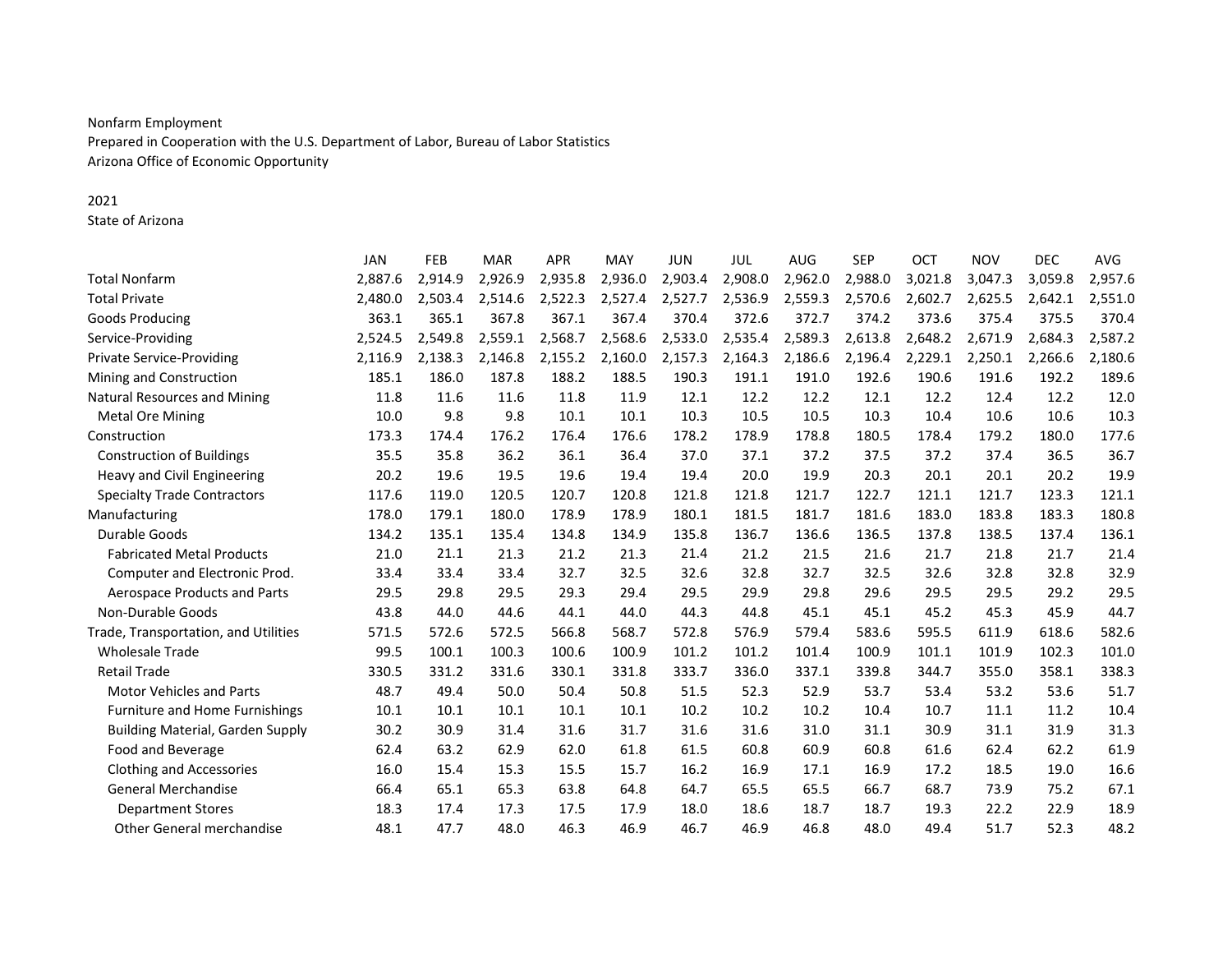| Transp., Warehousing, and Utilities       | 141.5 | 141.3 | 140.6 | 136.1 | 136.0 | 137.9 | 139.7 | 140.9 | 142.9 | 149.7 | 155.0 | 158.2 | 143.3 |
|-------------------------------------------|-------|-------|-------|-------|-------|-------|-------|-------|-------|-------|-------|-------|-------|
| Utilities                                 | 11.7  | 11.8  | 11.8  | 11.7  | 11.8  | 11.8  | 11.9  | 11.8  | 11.8  | 11.9  | 11.9  | 11.9  | 11.8  |
| <b>Transportation and Warehousing</b>     | 129.8 | 129.5 | 128.8 | 124.4 | 124.2 | 126.1 | 127.8 | 129.1 | 131.1 | 137.8 | 143.1 | 146.3 | 131.5 |
| <b>Truck Transportation</b>               | 24.4  | 24.4  | 24.4  | 24.4  | 24.6  | 24.9  | 24.6  | 24.8  | 24.7  | 25.2  | 25.3  | 25.3  | 24.8  |
| Information                               | 45.4  | 46.2  | 45.8  | 46.2  | 46.8  | 47.0  | 47.6  | 47.8  | 47.8  | 49.3  | 49.5  | 50.2  | 47.5  |
| Telecommunications                        | 14.2  | 14.1  | 14.1  | 13.9  | 13.8  | 13.7  | 13.6  | 13.5  | 13.5  | 13.6  | 13.6  | 13.6  | 13.8  |
| <b>Financial Activities</b>               | 242.3 | 244.3 | 245.7 | 245.6 | 244.8 | 244.4 | 246.5 | 246.6 | 246.2 | 247.0 | 247.9 | 247.9 | 245.8 |
| Finance and Insurance                     | 188.9 | 190.5 | 191.4 | 191.0 | 190.3 | 190.1 | 191.2 | 190.8 | 189.7 | 189.7 | 190.6 | 189.8 | 190.3 |
| Credit Intermed., Monetary Auth.          | 97.4  | 98.4  | 98.9  | 98.8  | 98.3  | 98.3  | 98.7  | 98.5  | 97.6  | 97.2  | 98.1  | 96.8  | 98.1  |
| <b>Financial Investments and Vehicles</b> | 19.7  | 19.7  | 19.8  | 19.7  | 19.8  | 19.9  | 20.1  | 20.1  | 20.1  | 20.3  | 20.4  | 20.5  | 20.0  |
| <b>Insurance Carriers</b>                 | 71.8  | 72.4  | 72.7  | 72.5  | 72.2  | 71.9  | 72.4  | 72.2  | 72.0  | 72.2  | 72.1  | 72.5  | 72.2  |
| Real Estate, Rental, and Leasing          | 53.4  | 53.8  | 54.3  | 54.6  | 54.5  | 54.3  | 55.3  | 55.8  | 56.5  | 57.3  | 57.3  | 58.1  | 55.4  |
| <b>Professional and Business Services</b> | 436.3 | 442.2 | 442.7 | 443.0 | 442.9 | 438.2 | 438.7 | 443.8 | 443.8 | 453.0 | 455.1 | 460.1 | 445.0 |
| Professional and Tech. Services           | 163.8 | 166.1 | 166.8 | 168.7 | 168.0 | 167.2 | 169.3 | 169.6 | 170.8 | 175.1 | 175.4 | 178.1 | 169.9 |
| <b>Management of Companies</b>            | 32.5  | 32.7  | 32.8  | 33.2  | 33.4  | 33.7  | 34.0  | 34.2  | 34.2  | 34.5  | 34.8  | 35.0  | 33.8  |
| <b>Administrative and Waste Services</b>  | 240.0 | 243.4 | 243.1 | 241.1 | 241.5 | 237.3 | 235.4 | 240.0 | 238.8 | 243.4 | 244.9 | 247.0 | 241.3 |
| <b>Employment Services</b>                | 103.1 | 106.3 | 106.3 | 104.4 | 105.2 | 101.3 | 99.7  | 103.5 | 104.6 | 107.6 | 109.5 | 110.5 | 105.2 |
| <b>Business Support Services</b>          | 36.1  | 35.5  | 34.8  | 33.9  | 33.4  | 33.2  | 32.5  | 32.7  | 32.8  | 33.8  | 33.8  | 33.9  | 33.9  |
| Services to Buildings                     | 44.6  | 45.0  | 45.0  | 45.4  | 45.6  | 45.7  | 45.4  | 45.6  | 45.1  | 45.0  | 44.9  | 42.4  | 45.0  |
| <b>Educational and Health Services</b>    | 459.2 | 462.8 | 462.5 | 465.5 | 462.7 | 456.7 | 456.4 | 464.5 | 467.2 | 469.4 | 472.0 | 473.7 | 464.4 |
| <b>Educational Services</b>               | 64.5  | 65.2  | 65.1  | 65.5  | 63.6  | 59.4  | 57.7  | 63.4  | 66.7  | 67.2  | 67.0  | 66.9  | 64.4  |
| Health Care and Social Assistance         | 394.7 | 397.6 | 397.4 | 400.0 | 399.1 | 397.3 | 398.7 | 401.1 | 400.5 | 402.2 | 405.0 | 406.8 | 400.0 |
| Ambulatory Health Care Services           | 178.2 | 180.4 | 179.9 | 181.7 | 181.3 | 180.4 | 181.2 | 182.5 | 182.7 | 184.3 | 185.3 | 187.9 | 182.2 |
| Hospitals                                 | 98.9  | 98.7  | 99.0  | 99.6  | 99.4  | 99.4  | 100.0 | 100.4 | 100.4 | 100.9 | 101.4 | 101.0 | 99.9  |
| Nursing and Residential Care              | 54.8  | 54.7  | 54.6  | 54.3  | 54.1  | 54.1  | 54.0  | 54.1  | 54.1  | 53.6  | 54.3  | 53.8  | 54.2  |
| Social Assistance                         | 62.8  | 63.8  | 63.9  | 64.4  | 64.3  | 63.4  | 63.5  | 64.1  | 63.3  | 63.4  | 64.0  | 64.1  | 63.8  |
| Leisure and Hospitality                   | 275.2 | 282.5 | 289.1 | 298.4 | 303.6 | 306.9 | 307.0 | 312.2 | 314.8 | 321.4 | 319.1 | 321.0 | 304.3 |
| Arts, Entertainment, and Recreation       | 33.4  | 33.8  | 36.1  | 37.3  | 38.5  | 39.6  | 39.8  | 40.6  | 41.3  | 42.2  | 41.9  | 41.0  | 38.8  |
| <b>Accommodation and Food Services</b>    | 241.8 | 248.7 | 253.0 | 261.1 | 265.1 | 267.3 | 267.2 | 271.6 | 273.5 | 279.2 | 277.2 | 280.0 | 265.5 |
| Accommodation                             | 29.7  | 30.1  | 30.9  | 33.2  | 34.1  | 35.3  | 36.2  | 36.4  | 36.3  | 37.1  | 35.4  | 35.9  | 34.2  |
| Food Svcs and Drinking Places             | 212.1 | 218.6 | 222.1 | 227.9 | 231.0 | 232.0 | 231.0 | 235.2 | 237.2 | 242.1 | 241.8 | 244.1 | 231.3 |
| <b>Other Services</b>                     | 87.0  | 87.7  | 88.5  | 89.7  | 90.5  | 91.3  | 91.2  | 92.3  | 93.0  | 93.5  | 94.6  | 95.1  | 91.2  |
| Government                                | 407.6 | 411.5 | 412.3 | 413.5 | 408.6 | 375.7 | 371.1 | 402.7 | 417.4 | 419.1 | 421.8 | 417.7 | 406.6 |
| <b>Federal Government</b>                 | 56.9  | 57.0  | 57.0  | 57.3  | 57.8  | 57.9  | 57.9  | 57.9  | 57.8  | 57.3  | 57.4  | 57.2  | 57.5  |
| <b>State Government</b>                   | 90.6  | 91.5  | 91.9  | 92.1  | 86.8  | 78.1  | 76.9  | 86.0  | 91.7  | 93.5  | 94.0  | 92.4  | 88.8  |
| <b>State Government Education</b>         | 52.5  | 53.7  | 54.2  | 54.2  | 48.8  | 40.4  | 39.5  | 48.8  | 54.5  | 56.0  | 56.8  | 55.8  | 51.3  |
| <b>Other State Government</b>             | 38.1  | 37.8  | 37.7  | 37.9  | 38.0  | 37.7  | 37.4  | 37.2  | 37.2  | 37.5  | 37.2  | 36.6  | 37.5  |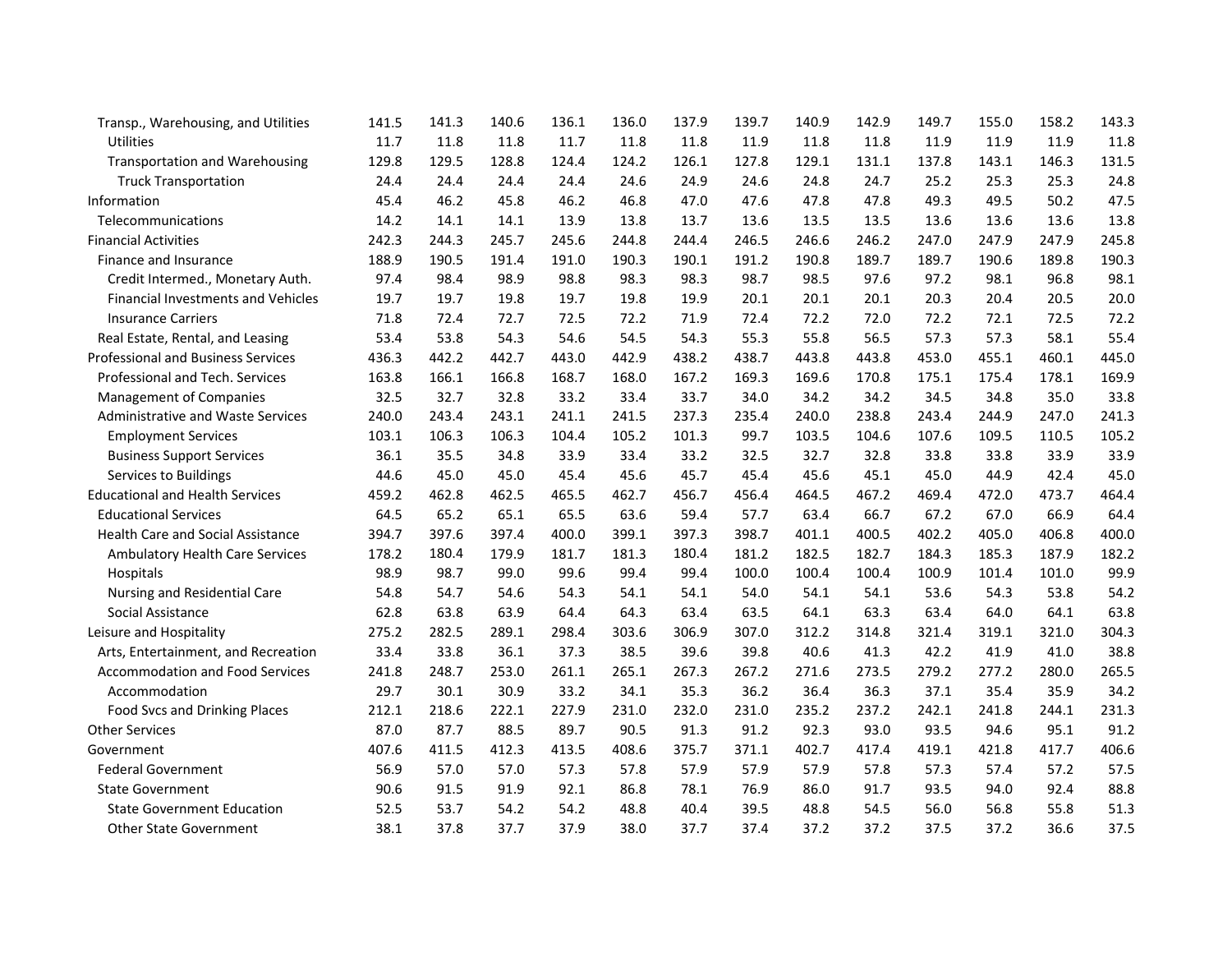| Local Government                  | 260.1 | 263.0 | 263.4 | 264.1 | 264.0 | 239.7 | 236.3 | 258.8 | 267.9 | 268.3 | 270.4 | 268.1 | 260.3 |
|-----------------------------------|-------|-------|-------|-------|-------|-------|-------|-------|-------|-------|-------|-------|-------|
| <b>Local Government Education</b> | 133.3 | 136.1 | 135.9 | 136.8 | 135.2 | 110.1 | 106.6 | 129.2 | 138.6 | 138.9 | 141.2 | 139.6 | 131.8 |
| <b>Other Local Government</b>     | 126.8 | 126.9 | 127.5 | 127.3 | 128.8 | 129.6 | 129.  | 129.6 | 129.3 | 129.4 | 129.2 | 128.  | 128.6 |

Benchmark year 2021, quarter 1, rev. 2/18/2022

Data is in thousands, rounded to the nearest hundred.

Equal Opportunity Employer/ Program available in alternative format/ reasonable accomodations: 602-771-1110, TDD 1-800-367-8939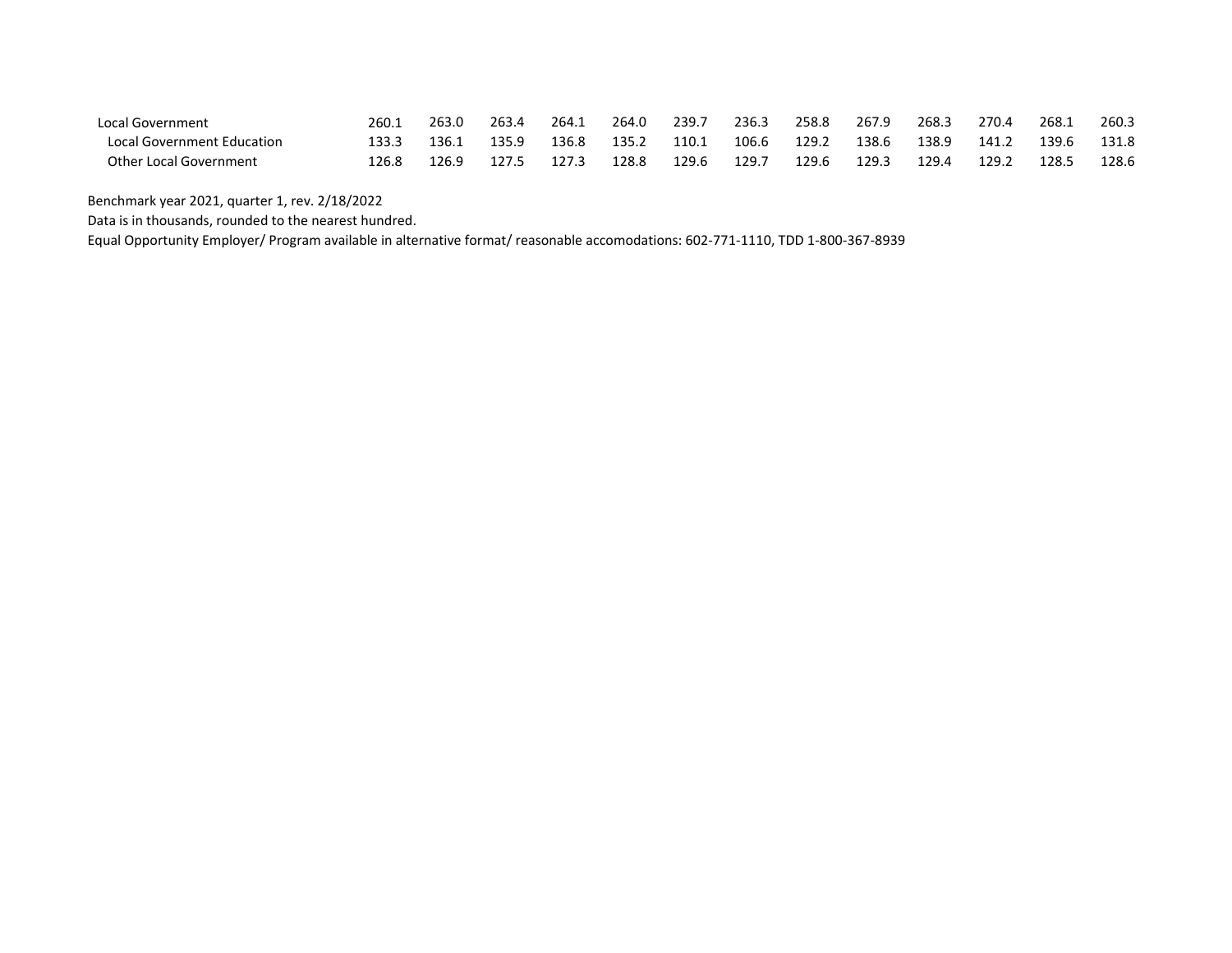## Nonfarm Employment

Prepared in Cooperation with the U.S. Department of Labor, Bureau of Labor Statistics Arizona Office of Economic Opportunity

### 2020

State of Arizona

|                                         | <b>JAN</b> | <b>FEB</b> | <b>MAR</b> | <b>APR</b> | MAY     | <b>JUN</b> | <b>JUL</b> | <b>AUG</b> | <b>SEP</b> | OCT     | <b>NOV</b> | <b>DEC</b> | <b>AVG</b> |
|-----------------------------------------|------------|------------|------------|------------|---------|------------|------------|------------|------------|---------|------------|------------|------------|
| <b>Total Nonfarm</b>                    | 2,985.3    | 3,007.6    | 2,987.7    | 2,667.4    | 2,736.2 | 2,753.4    | 2,721.7    | 2,800.7    | 2,832.3    | 2,891.0 | 2,925.9    | 2,932.8    | 2,853.5    |
| <b>Total Private</b>                    | 2,559.8    | 2,569.5    | 2,553.4    | 2,241.4    | 2,318.5 | 2,386.0    | 2,359.3    | 2,390.0    | 2,414.7    | 2,473.5 | 2,508.5    | 2,520.1    | 2,441.2    |
| <b>Goods Producing</b>                  | 366.0      | 368.2      | 367.4      | 357.4      | 360.7   | 363.0      | 358.7      | 360.7      | 360.4      | 364.3   | 365.9      | 367.3      | 363.3      |
| Service-Providing                       | 2,619.3    | 2,639.4    | 2,620.3    | 2,310.0    | 2,375.5 | 2,390.4    | 2,363.0    | 2,440.0    | 2,471.9    | 2,526.7 | 2,560.0    | 2,565.5    | 2,490.2    |
| <b>Private Service-Providing</b>        | 2,193.8    | 2,201.3    | 2,186.0    | 1,884.0    | 1,957.8 | 2,023.0    | 2,000.6    | 2,029.3    | 2,054.3    | 2,109.2 | 2,142.6    | 2,152.8    | 2,077.9    |
| Mining and Construction                 | 186.0      | 187.9      | 187.2      | 183.5      | 185.9   | 186.8      | 184.4      | 185.1      | 185.1      | 187.6   | 187.8      | 187.7      | 186.3      |
| <b>Natural Resources and Mining</b>     | 13.0       | 12.7       | 12.8       | 12.6       | 12.6    | 12.1       | 11.9       | 12.0       | 11.8       | 11.6    | 11.5       | 11.5       | 12.2       |
| <b>Metal Ore Mining</b>                 | 11.1       | 10.8       | 10.9       | 10.8       | 10.9    | 10.2       | 10.1       | 10.2       | 10.1       | 9.8     | 9.8        | 9.8        | 10.4       |
| Construction                            | 173.0      | 175.2      | 174.4      | 170.9      | 173.3   | 174.7      | 172.5      | 173.1      | 173.3      | 176.0   | 176.3      | 176.2      | 174.1      |
| <b>Construction of Buildings</b>        | 35.4       | 35.8       | 36.3       | 34.6       | 35.3    | 35.5       | 35.3       | 35.4       | 35.5       | 36.2    | 36.0       | 36.0       | 35.6       |
| Heavy and Civil Engineering             | 19.8       | 20.3       | 20.4       | 20.7       | 21.0    | 21.1       | 20.6       | 20.5       | 20.4       | 20.7    | 20.6       | 20.6       | 20.6       |
| <b>Specialty Trade Contractors</b>      | 117.8      | 119.1      | 117.7      | 115.6      | 117.0   | 118.1      | 116.6      | 117.2      | 117.4      | 119.1   | 119.7      | 119.6      | 117.9      |
| Manufacturing                           | 180.0      | 180.3      | 180.2      | 173.9      | 174.8   | 176.2      | 174.3      | 175.6      | 175.3      | 176.7   | 178.1      | 179.6      | 177.1      |
| Durable Goods                           | 136.4      | 136.6      | 136.8      | 132.6      | 133.5   | 134.4      | 132.8      | 133.6      | 133.0      | 133.7   | 134.1      | 135.0      | 134.4      |
| <b>Fabricated Metal Products</b>        | 21.0       | 21.1       | 21.2       | 20.7       | 20.8    | 20.9       | 20.8       | 21.1       | 21.0       | 21.1    | 21.2       | 21.3       | 21.0       |
| Computer and Electronic Prod.           | 34.2       | 34.2       | 34.3       | 34.3       | 34.2    | 34.0       | 33.6       | 33.8       | 33.6       | 33.7    | 33.6       | 33.7       | 33.9       |
| Aerospace Products and Parts            | 31.1       | 31.0       | 31.1       | 30.5       | 30.6    | 30.8       | 30.5       | 30.5       | 30.2       | 30.1    | 30.1       | 30.0       | 30.5       |
| Non-Durable Goods                       | 43.6       | 43.7       | 43.4       | 41.3       | 41.3    | 41.8       | 41.5       | 42.0       | 42.3       | 43.0    | 44.0       | 44.6       | 42.7       |
| Trade, Transportation, and Utilities    | 554.0      | 550.6      | 550.0      | 503.8      | 516.3   | 535.9      | 536.7      | 544.1      | 550.6      | 566.9   | 585.5      | 590.3      | 548.7      |
| <b>Wholesale Trade</b>                  | 99.8       | 100.4      | 100.1      | 95.7       | 96.1    | 96.1       | 95.9       | 96.3       | 96.4       | 98.1    | 99.1       | 99.8       | 97.8       |
| <b>Retail Trade</b>                     | 327.7      | 325.8      | 325.5      | 288.3      | 297.6   | 313.9      | 314.4      | 318.9      | 321.7      | 330.3   | 341.2      | 341.8      | 320.6      |
| <b>Motor Vehicles and Parts</b>         | 50.1       | 50.3       | 50.1       | 45.8       | 45.0    | 45.8       | 46.2       | 47.0       | 47.3       | 47.8    | 48.3       | 48.5       | 47.7       |
| Furniture and Home Furnishings          | 10.2       | 10.3       | 10.2       | 6.9        | 7.3     | 8.4        | 8.8        | 9.2        | 9.5        | 9.9     | 10.2       | 10.5       | 9.3        |
| <b>Building Material, Garden Supply</b> | 27.1       | 28.0       | 28.3       | 28.3       | 29.3    | 29.9       | 29.7       | 29.8       | 30.2       | 30.5    | 30.7       | 30.7       | 29.4       |
| Food and Beverage                       | 58.4       | 58.7       | 58.5       | 60.9       | 61.9    | 62.0       | 61.6       | 62.8       | 63.1       | 63.2    | 63.7       | 63.4       | 61.5       |
| <b>Clothing and Accessories</b>         | 20.5       | 19.5       | 19.2       | 7.6        | 8.5     | 13.5       | 14.4       | 14.8       | 14.9       | 16.0    | 17.5       | 17.8       | 15.4       |
| <b>General Merchandise</b>              | 63.9       | 62.5       | 63.0       | 55.6       | 59.0    | 65.0       | 63.6       | 63.9       | 63.9       | 65.8    | 70.8       | 70.1       | 63.9       |
| <b>Department Stores</b>                | 20.8       | 19.6       | 19.3       | 9.2        | 11.1    | 15.5       | 16.0       | 16.4       | 16.5       | 18.1    | 20.8       | 21.5       | 17.1       |
| <b>Other General merchandise</b>        | 43.1       | 42.9       | 43.7       | 46.4       | 47.9    | 49.5       | 47.6       | 47.5       | 47.4       | 47.7    | 50.0       | 48.6       | 46.9       |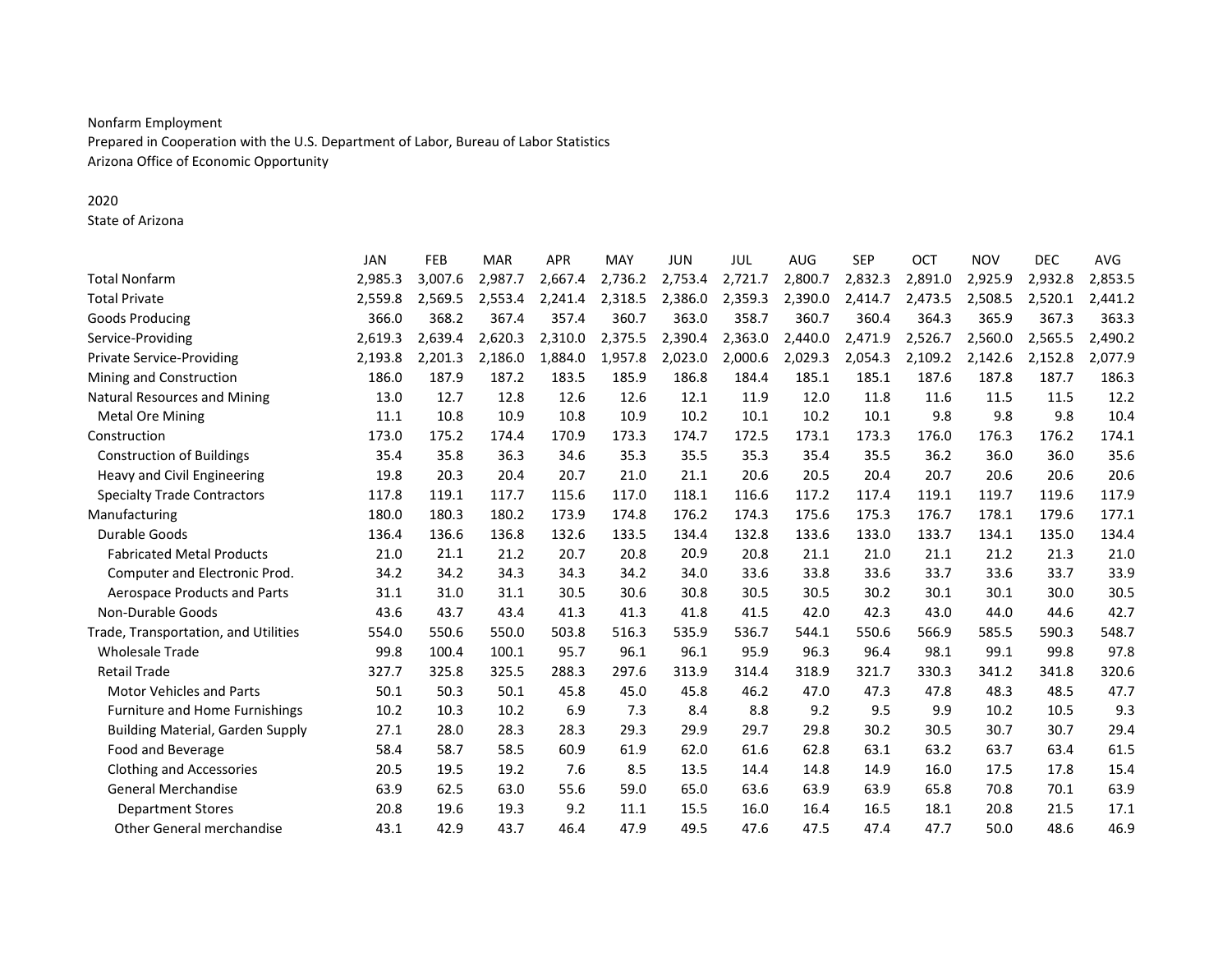| Transp., Warehousing, and Utilities       | 126.5 | 124.4 | 124.4 | 119.8 | 122.6 | 125.9 | 126.4 | 128.9 | 132.5 | 138.5 | 145.2 | 148.7 | 130.3 |
|-------------------------------------------|-------|-------|-------|-------|-------|-------|-------|-------|-------|-------|-------|-------|-------|
| Utilities                                 | 12.2  | 12.2  | 12.1  | 12.0  | 12.0  | 11.9  | 11.9  | 11.8  | 11.7  | 11.7  | 11.8  | 11.8  | 11.9  |
| <b>Transportation and Warehousing</b>     | 114.3 | 112.2 | 112.3 | 107.8 | 110.6 | 114.0 | 114.5 | 117.1 | 120.8 | 126.8 | 133.4 | 136.9 | 118.4 |
| <b>Truck Transportation</b>               | 23.5  | 23.6  | 23.7  | 23.5  | 23.6  | 23.7  | 23.8  | 24.0  | 24.0  | 24.4  | 24.5  | 24.7  | 23.9  |
| Information                               | 49.9  | 50.1  | 49.2  | 43.8  | 43.7  | 42.8  | 43.3  | 43.5  | 44.6  | 44.9  | 45.1  | 45.5  | 45.5  |
| Telecommunications                        | 15.4  | 15.2  | 15.1  | 14.5  | 14.7  | 14.5  | 14.5  | 14.4  | 14.4  | 14.2  | 14.2  | 14.3  | 14.6  |
| <b>Financial Activities</b>               | 232.7 | 233.9 | 233.5 | 229.9 | 230.9 | 232.5 | 233.5 | 234.6 | 235.3 | 238.7 | 240.2 | 242.1 | 234.8 |
| Finance and Insurance                     | 174.8 | 175.8 | 175.8 | 176.7 | 178.2 | 179.8 | 181.0 | 182.3 | 183.1 | 185.2 | 186.1 | 187.5 | 180.5 |
| Credit Intermed., Monetary Auth.          | 89.6  | 90.2  | 90.1  | 90.0  | 90.9  | 91.7  | 92.3  | 93.4  | 94.1  | 95.3  | 96.1  | 96.9  | 92.6  |
| <b>Financial Investments and Vehicles</b> | 19.4  | 19.5  | 19.4  | 19.4  | 19.6  | 19.8  | 20.0  | 20.0  | 19.9  | 20.0  | 19.8  | 19.9  | 19.7  |
| <b>Insurance Carriers</b>                 | 65.8  | 66.1  | 66.3  | 67.3  | 67.7  | 68.3  | 68.7  | 68.9  | 69.1  | 69.9  | 70.2  | 70.7  | 68.3  |
| Real Estate, Rental, and Leasing          | 57.9  | 58.1  | 57.7  | 53.2  | 52.7  | 52.7  | 52.5  | 52.3  | 52.2  | 53.5  | 54.1  | 54.6  | 54.3  |
| <b>Professional and Business Services</b> | 450.7 | 451.1 | 447.0 | 414.5 | 422.3 | 423.7 | 415.7 | 422.2 | 421.6 | 433.7 | 439.3 | 441.6 | 432.0 |
| Professional and Tech. Services           | 161.7 | 163.1 | 161.9 | 156.7 | 155.9 | 156.6 | 157.1 | 157.7 | 157.2 | 161.6 | 162.0 | 163.8 | 159.6 |
| <b>Management of Companies</b>            | 33.5  | 33.7  | 33.9  | 31.6  | 31.3  | 31.4  | 31.4  | 31.4  | 31.2  | 31.6  | 32.0  | 31.6  | 32.1  |
| <b>Administrative and Waste Services</b>  | 255.5 | 254.3 | 251.2 | 226.2 | 235.1 | 235.7 | 227.2 | 233.1 | 233.2 | 240.5 | 245.3 | 246.2 | 240.3 |
| <b>Employment Services</b>                | 111.7 | 110.9 | 108.8 | 91.8  | 99.3  | 99.8  | 91.5  | 96.3  | 96.6  | 101.3 | 105.0 | 106.7 | 101.6 |
| <b>Business Support Services</b>          | 40.3  | 39.7  | 39.6  | 37.5  | 37.5  | 37.0  | 36.8  | 37.2  | 37.3  | 37.9  | 38.0  | 38.1  | 38.1  |
| Services to Buildings                     | 45.1  | 45.2  | 44.9  | 42.9  | 44.1  | 44.5  | 44.6  | 44.8  | 44.4  | 45.7  | 46.0  | 45.2  | 44.8  |
| <b>Educational and Health Services</b>    | 478.7 | 480.2 | 477.3 | 431.4 | 440.6 | 441.8 | 439.6 | 449.6 | 454.0 | 461.6 | 464.2 | 466.5 | 457.1 |
| <b>Educational Services</b>               | 75.1  | 74.7  | 74.0  | 59.4  | 59.1  | 55.4  | 53.1  | 59.1  | 62.4  | 65.3  | 66.0  | 65.4  | 64.1  |
| Health Care and Social Assistance         | 403.6 | 405.5 | 403.3 | 372.0 | 381.5 | 386.4 | 386.5 | 390.5 | 391.6 | 396.3 | 398.2 | 401.1 | 393.0 |
| Ambulatory Health Care Services           | 178.2 | 179.1 | 177.9 | 157.6 | 167.6 | 171.1 | 173.3 | 175.7 | 175.9 | 178.5 | 179.5 | 181.2 | 174.6 |
| Hospitals                                 | 101.0 | 101.2 | 101.0 | 98.8  | 97.8  | 98.3  | 98.3  | 98.5  | 98.5  | 98.8  | 99.2  | 99.9  | 99.3  |
| Nursing and Residential Care              | 59.6  | 60.0  | 59.8  | 57.8  | 56.9  | 56.6  | 55.5  | 55.5  | 55.8  | 56.4  | 56.2  | 56.1  | 57.2  |
| Social Assistance                         | 64.8  | 65.2  | 64.6  | 57.8  | 59.2  | 60.4  | 59.4  | 60.8  | 61.4  | 62.6  | 63.3  | 63.9  | 62.0  |
| Leisure and Hospitality                   | 333.6 | 340.6 | 334.8 | 199.0 | 235.1 | 263.3 | 247.4 | 249.9 | 262.2 | 275.8 | 280.4 | 279.4 | 275.1 |
| Arts, Entertainment, and Recreation       | 45.3  | 47.1  | 47.0  | 23.7  | 26.6  | 32.4  | 26.7  | 25.3  | 30.4  | 33.6  | 34.7  | 34.2  | 33.9  |
| <b>Accommodation and Food Services</b>    | 288.3 | 293.5 | 287.8 | 175.3 | 208.5 | 230.9 | 220.7 | 224.6 | 231.8 | 242.2 | 245.7 | 245.2 | 241.2 |
| Accommodation                             | 46.3  | 47.2  | 47.2  | 26.5  | 25.5  | 28.5  | 27.9  | 28.3  | 28.4  | 30.5  | 30.8  | 31.2  | 33.2  |
| Food Svcs and Drinking Places             | 242.0 | 246.3 | 240.6 | 148.8 | 183.0 | 202.4 | 192.8 | 196.3 | 203.4 | 211.7 | 214.9 | 214.0 | 208.0 |
| <b>Other Services</b>                     | 94.2  | 94.8  | 94.2  | 61.6  | 68.9  | 83.0  | 84.4  | 85.4  | 86.0  | 87.6  | 87.9  | 87.4  | 84.6  |
| Government                                | 425.5 | 438.1 | 434.3 | 426.0 | 417.7 | 367.4 | 362.4 | 410.7 | 417.6 | 417.5 | 417.4 | 412.7 | 412.3 |
| <b>Federal Government</b>                 | 56.8  | 57.0  | 57.8  | 58.3  | 58.4  | 58.7  | 58.4  | 62.9  | 62.9  | 59.9  | 57.7  | 57.8  | 58.9  |
| <b>State Government</b>                   | 88.9  | 96.9  | 95.3  | 95.3  | 91.1  | 78.1  | 77.5  | 88.4  | 91.2  | 91.7  | 92.1  | 90.1  | 89.7  |
| <b>State Government Education</b>         | 52.0  | 60.0  | 58.4  | 57.6  | 53.6  | 40.3  | 39.8  | 50.2  | 53.0  | 53.8  | 53.9  | 52.2  | 52.1  |
| <b>Other State Government</b>             | 36.9  | 36.9  | 36.9  | 37.7  | 37.5  | 37.8  | 37.7  | 38.2  | 38.2  | 37.9  | 38.2  | 37.9  | 37.7  |